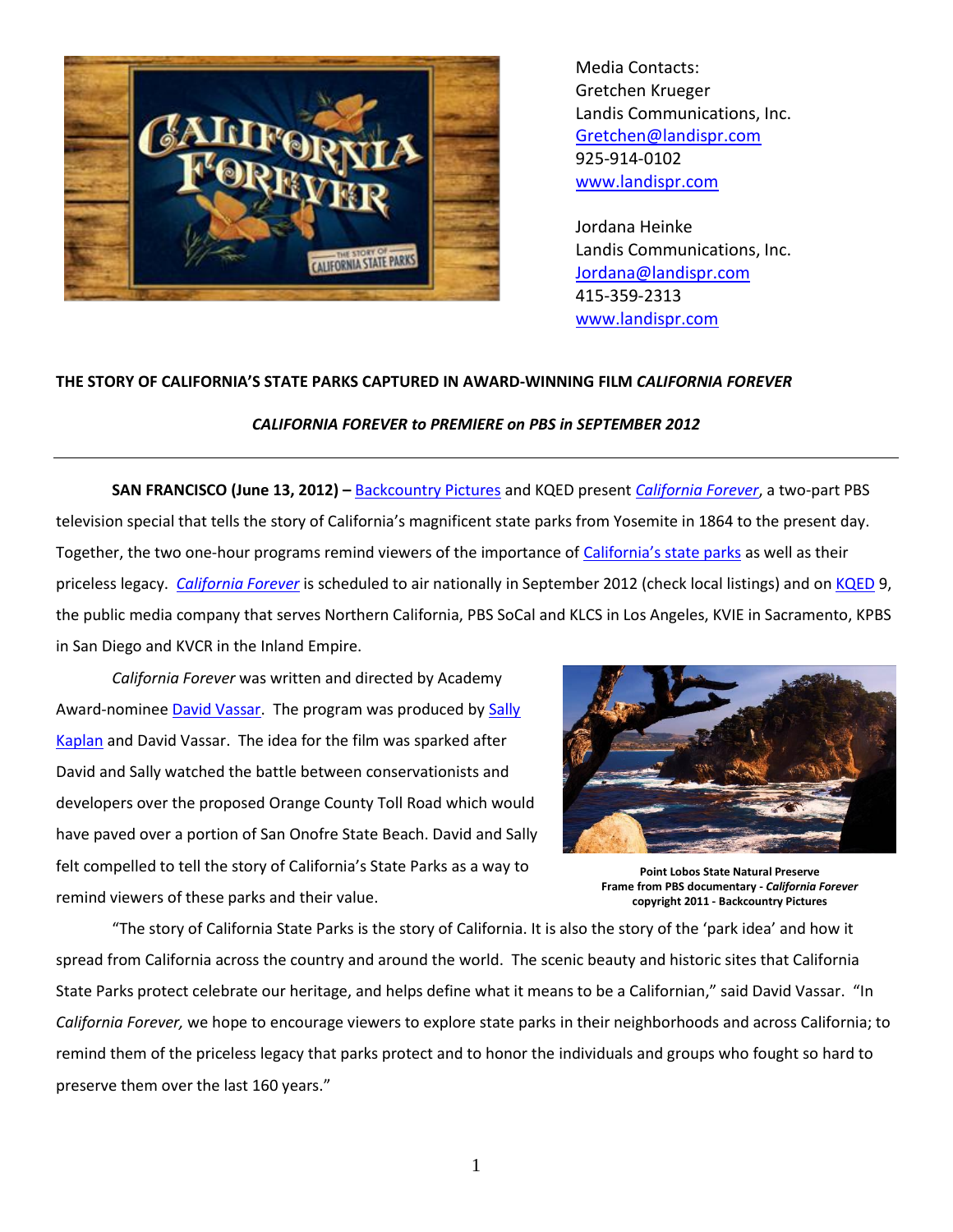## *Episode One:*

*California Forever: The History of California State Parks* highlights the discovery and creation of California's state parks system and celebrates the individuals and groups whose passion and commitment helped preserve and protect them for future generations. It takes viewers on a scenic, cultural and historical tour of California's state parks highlighting the people, key events and locales that made California history. The episode begins with the discovery of the giant sequoias in 1852 by Augustus T. Dowd and recounts the establishment of California's first state park, [Yosemite.](http://www.nps.gov/yose/index.htm) Continuing, the narrative moves through the individual stories of citizen action that preserved many of California's most celebrated landscapes as state parks. Included are the coast redwoods, Big Sur, Point Lobos, Hearst Castle, Lake Tahoe and the Anza-Borrego Desert. Historic places and people that commemorate crucial chapters of the California story are also explored. The plot intersects with many important victories that saved much of California's most cherished landscape and in the process, inspired the creation of the National Park Service and the protection of wilderness. *Episode Two:*

*California Forever: Parks for the Future* presents the very real challenges that state parks are currently facing in California. Among these are habitat destruction by overuse; protection of native species at the expense of recreation; reclaiming industrial brown fields to create new parks in dense urban areas; establishing historic sites that commemorate people and events from diverse cultures; and imminent park closures. This episode highlights the trials of balancing peaceful solitude at Anza-Borrego Desert State Park with the growing demand for "offroading" at neighboring Ocotillo Wells State Vehicular Recreation



**Off-road enthusiasts at Ocotillo Wells State Vehicular Recreation Area. CREDIT: Photo by David Vassar, Backcountry Pictures Inc. – copyright 2011**

Area. It then tells of the wildlife preservation efforts for the northern elephant seal and western snowy plover that sometimes limit public access along parts of the central coast. *California Forever* stresses the importance of reclaiming land for parks in urban settings including the "re-wilding" of the Los Angeles River. Additionally, it celebrates the diverse cultures and histories of many groups who made California home, including the Chinese who first arrived at the Angel Island Immigration Station and freed slaves who created a utopian agrarian community at what is now Colonel Allensworth State Historic Park.

An Official Selection at the International Wildlife Film Festival, *California Forever* received the award for Best Educational Program in 2011. It also was selected for screenings at the 2011 American Conservation Film Festival, the 2012 Wild & Scenic Film Festival and the 2012 Environmental Film Festival of Washington, D.C.

In addition to David and Sally, *California Forever's* creative team includes Christopher Tufty, director of photography; Christian White, editor; Tony Humecke, composer; and Richard Doyle, narrator. The producers scouted